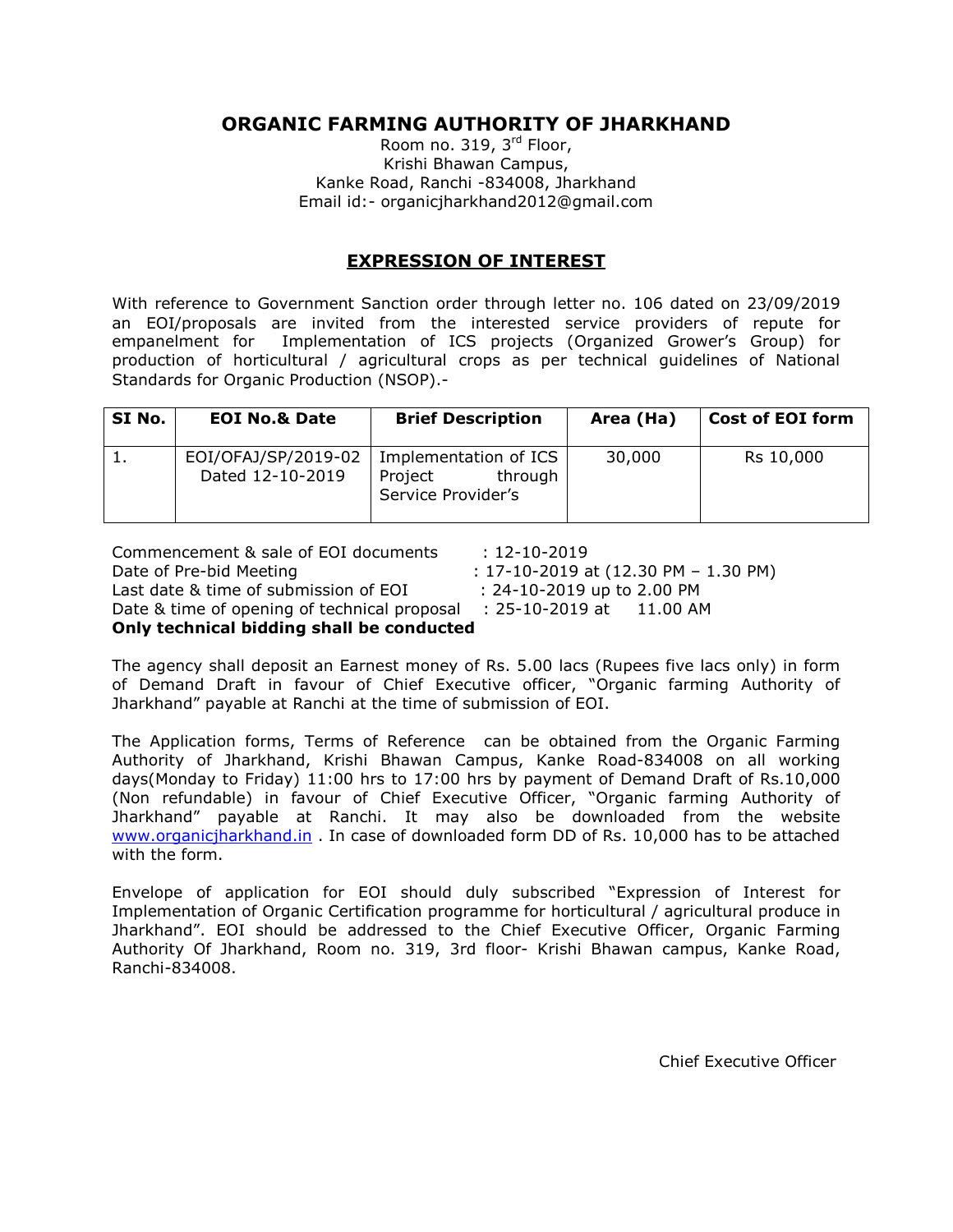# **Technical Proposal**

EOI/proposals are invited from the interested service providers/agencies of repute for empanelment for ICS Management of Organized Grower's Group for Horticultural / Agricultural produce as per technical guidelines of National Standards for Organic Production (NSOP). The selection will be through technical bid only.

#### **Minimum Eligibility Criteria:-**

- 1. The Agency should be registered under NGO's /Co-operative /FPO's /Trust /Firms/ Societies registration act for work under agricultural / certification services.
- 2. The Agency having minimum 5 years experience in organic field / farm management / ICS management / Group formation under NPOP certification program. (Enclose scope certificate)
- 3. Preference will be given to those agencies which has experience in USDA-NOP certification process.
- 4. The agency having minimum 2 years experience in marketing/market linkage of certified produce or the Producer / farmer /grower's group has marketed the certified produces (NPOP) under their certification services. (Enclose transaction certificates)
- 5. The Volume of work done by the agency should not be less than 1,000 hectares is in active stage under NPOP certification program. (Enclose Certificate / Supporting documents from the tracenet system of APEDA)
- 6. Average annual turnover of last three financial year's (2016-17, 2017-18 & 2018-19) should not be less than 50 Lacs.
- 7. Audited balance sheet along with IT return should be submitted for the last three financial years (2016-17, 2017-18 & 2018-19).
- 8. Bidder shall submit an affidavit on Rs 100 non judicial stamp from Notary that "the company has never been blacklisted or terminated earlier by any state or union government."
- 9. The agency having minimum two work order in past for organic farming project from any state or union government sponsored scheme.
- 10.Agency should have registered under GST.
- 11. Preference will be given to those agencies which has earlier experience in organic certification programme (NPOP) in Jharkhand state.

The interested bidders should submit the following documents / details in support of their claim:-

- i. Application form duly filled up
- ii. Application fee & EMD
- iii. Registration certificate of the agency along with Bylaws/Deed
- iv. Audited balance sheet of last three year's
- v. IT-Return of last three years
- vi. PAN
- vii. GST Registration certificate
- viii. Proof of 5 years experience in Organic field
- ix. Marketing experience
- x. Total Volume of work done
- xi. Affidavit
- xii. Government work order (Enclose copy)
- xiii. Experience in Jharkhand, if any
- xiv. Detail Project Report how the present job will be accomplished
- xv. Any other relevant documents, please specify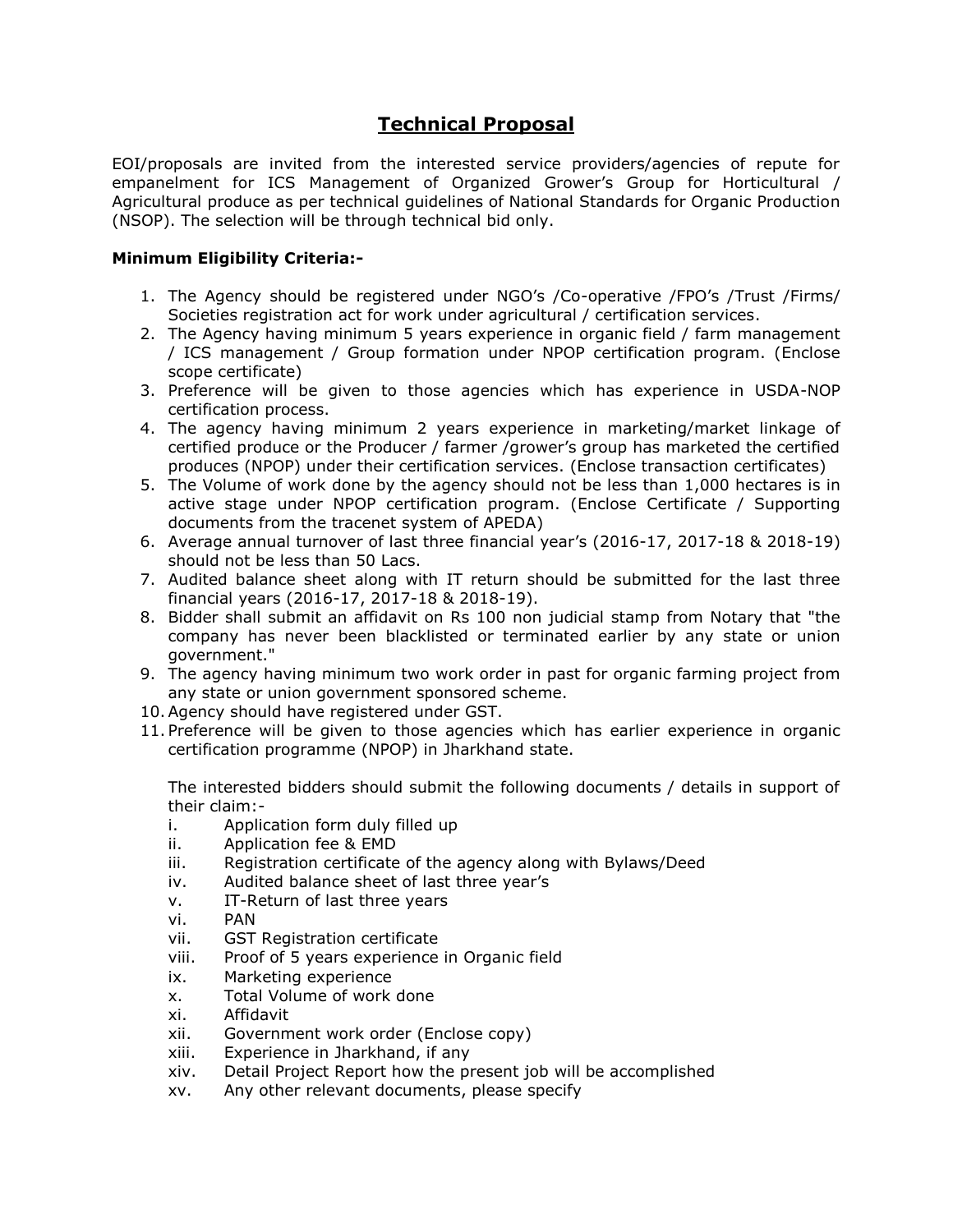#### **Terms and Conditions:**

- 1. The agency should have competent and technically qualified staff with experience in organic farming / ICS Management /Certification process. Staff should be familiar with local language.
- 2. The bids will be scrutinized by a committee, who will have the right to short list the agencies based on the requirement. The selected agency may be invited for making a power point presentation before the team of experts. Based on the above matters, the final selection will be made.
- 3. The successful agency shall, within 14 days of having been called by notice, execute a formal agreement on stamp paper worth Rs. 100/- in the prescribed format and the cost shall be borne by the successful bidder.
- 4. The scheme will be implemented in selected 24 districts (Ranchi, Gumla, Ramgadh, Hazaribagh, Saraikela, Latehar, Deoghar, Lohardaga, Simdega, East Singhbhum, West Singhbhum, Bokaro, Dumka, Dhanbad, Giridih, Pakud, Khunti, Sahebganj, Jamtara, Palamu, Koderma, Godda, Chatra, Garhwa) covering 30,000 ha area of Jharkhand State.
- 5. The rate approved is Rs 1200/ha/Yr (Rupees One thousand two hundred per hectare per year) inclusive of all taxes as applicable.
- 6. Once the successful bidder has accepted the rate, there will not be any upward revision of the accepted rates on account of the price escalation during the currency of the contract period. Successful bidder is required to sign a MOU with Organic farming Authority of Jharkhand accepting all the clauses incorporated in the said MOU.
- 7. After empanelment the issuance of work order will be decided by Chief Executive Officer, Organic Farming Authority of Jharkhand and shall be final in all respects
- 8. As the process of certification of Organic products takes conversion period of 24 months, thus it is quite possible that many of farmers/group of farmers may quit organic farming after the conversion period. Hence it is necessary that "Service provider" will provide all necessary assistance to farmers/group of farmers (for Grading, Packing, Labeling, Branding, Value addition & Marketing of certified organic produce/product) even after the lapse of conversion period, and such assistance will be for minimum one year after the conversion
- 9. All the related technology (i.e. Organic production, Certification, Value addition, marketing of organic product etc.) should be efficiently transferred to the organic farmers/ group of farmers by the Agency before handing over period.
- 10. The agency who has earlier experience in organic farming in Jharkhand.
- 11. The EOI is valid for three years or till project period.
- 12. If the agency fails to meet the objectives, conditions, quality parameters of NPOP Norms the agreement will be void. The agency will be black listed and payment cut or penalty will be imposed.
- 13. Chief Executive Officer, Organic Farming Authority of Jharkhand reserve the right to accept or reject any or all application without giving any explanation. Further, the undersigned also reserves the right to accept/ reject/ modify any or all proposals without assigning any reason thereof.
- 14. In case of any dispute the decision of Chief Executive Officer, Organic Farming Authority of Jharkhand will be final and the jurisdiction shall be Ranchi only.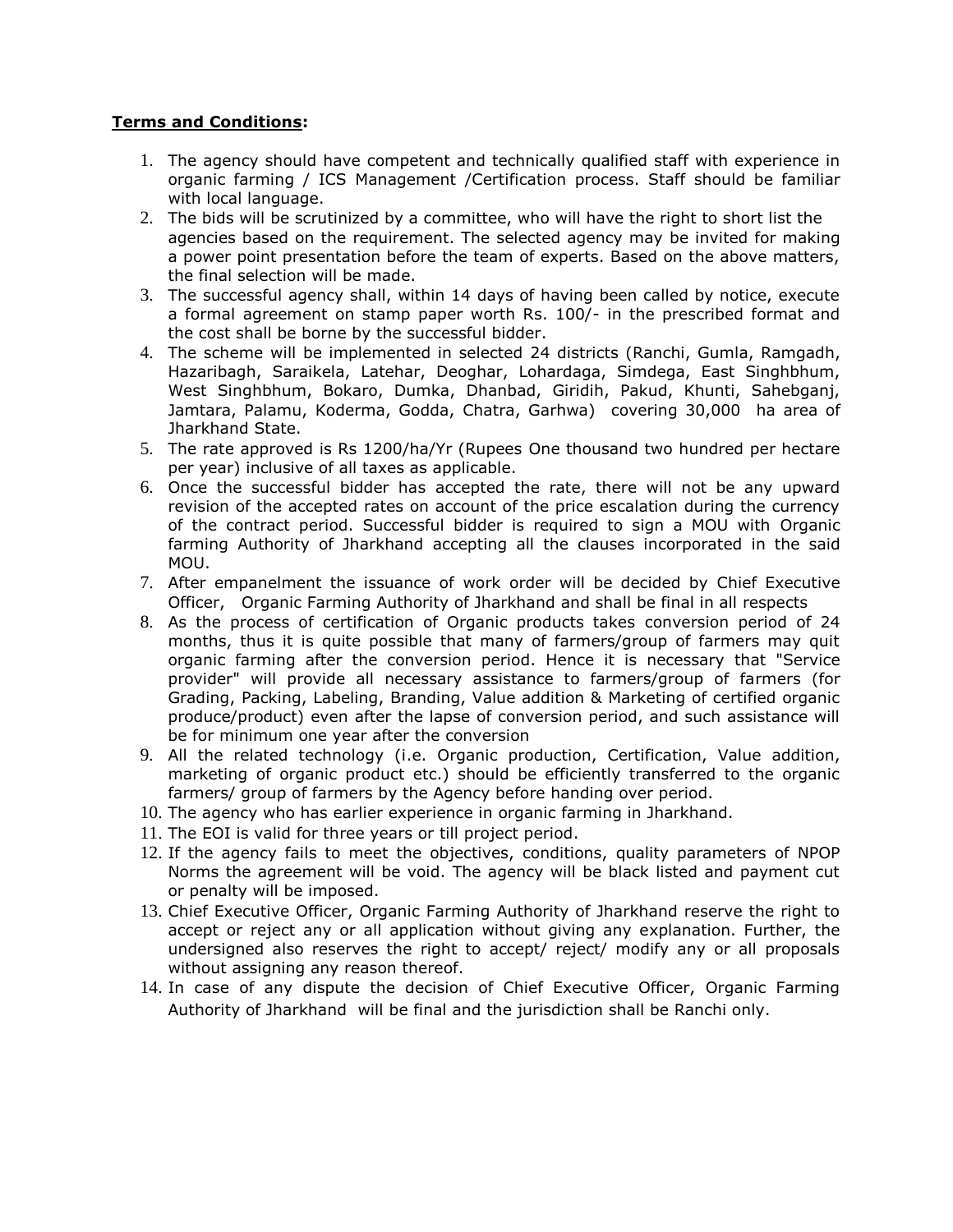#### **Role and responsibility of Empanelled agency**

- $\triangleright$  Selection of Farmer
- $\triangleright$  Survey and collection of the farm details
- $\triangleright$  Preparation of Three year action plan for ICS Management as well as facilitating Certification of organic Farming of Grower's group
- $\triangleright$  Preparation of Year wise Action Plan and proposal for organic adoption as well as certification
- > Training of the farmer's regarding the organic standards. This includes organic cultivation practices and post harvesting of the produce.
- $\triangleright$  Pest & disease management technical support
- Development of clear and workable/proven marketing linkage for certified horticultural / agricultural produce.
- $\triangleright$  Write up of organic package of practice for each identified horticultural / agricultural crop.
- $\triangleright$  Development and implementation of farm level and ICS level documentation
- $\triangleright$  Preparation of organic crops database and success stories
- $\triangleright$  Internal inspection of each farmer as per NPOP Guideline
- $\triangleright$  Monitoring the activities of the farm
- $\triangleright$  GPS recording of every farm in the project.
- Any other requirement desirable to obtain C-I, C-II and C-III certificate and marketing of organic produce.

## **Guideline for submitting the proposals:**

#### **A. General guideline**

The interested agency are required to submit the proposal as per the guidelines and formats detailed out in the following paras:-

1. Submission of proposal: The original technical proposals and earnest money to be deposited in form of Demand draft should be placed in a sealed envelope clearly marked "Technical proposal". This outer envelope shall bear the submission address, reference number and title of the assignment and be clearly marked "Do not open, except in presence of Official Appointed".

2. The Agency shall be required to accomplish entire activities as per the time bound completion schedule.

3. EOI documents must be spirally binded & each page, forms, of the technical proposal must be numbered, stamped & signed by the authorized to signatory of the organization

#### **B. Evaluation of technical bid / Proposal**

All the technical bids / proposals will be evaluated by giving the marks in the following way. The agency who will obtain a minimum 60 marks will be recommended for the selection and empanelment of the agencies working as service provider for Jharkhand.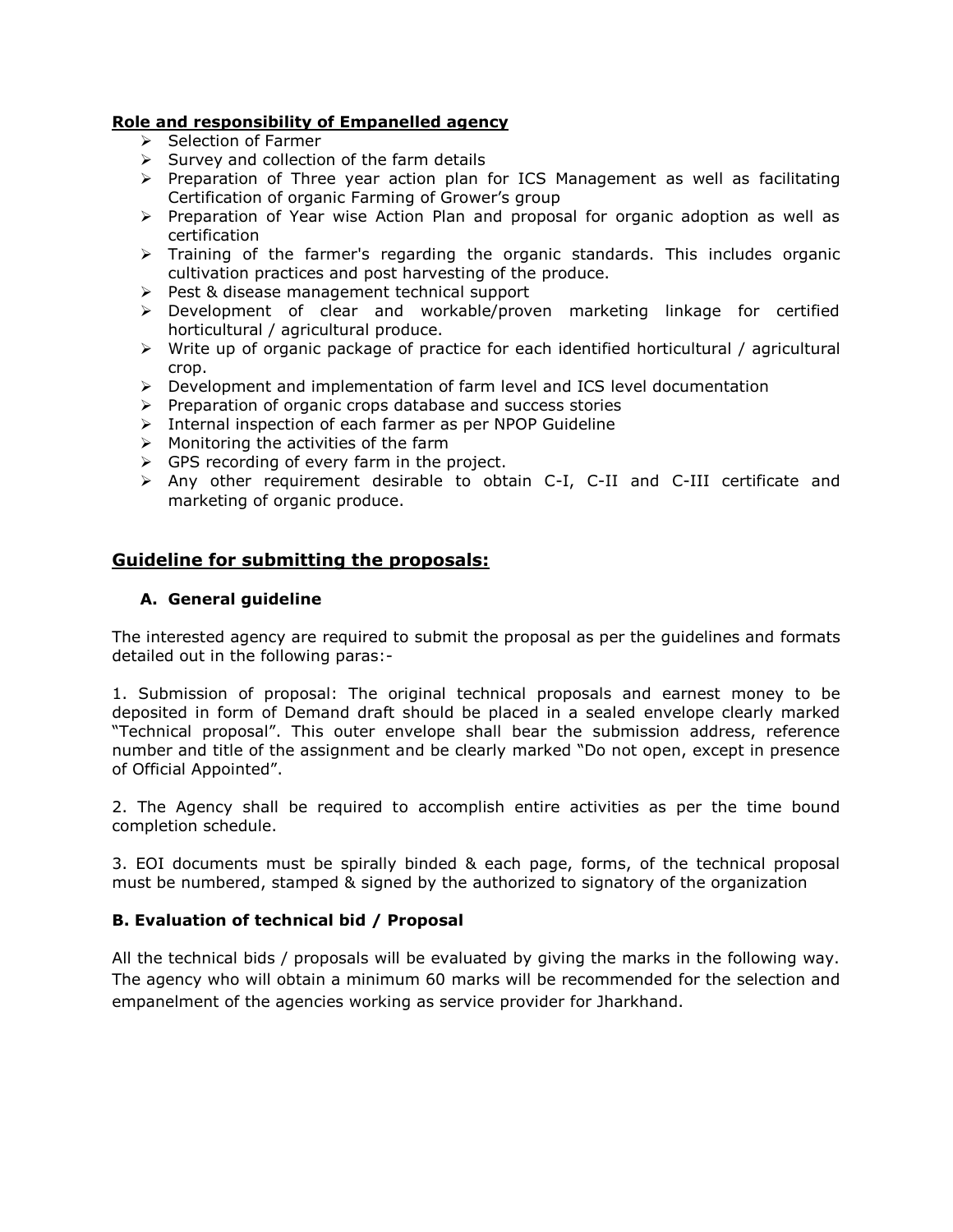| SI<br>No. | <b>Standard</b>                                                                                                                                                                                                           | <b>Item wise</b><br><b>Maximum</b><br>marks | <b>Marks</b><br>obtained |
|-----------|---------------------------------------------------------------------------------------------------------------------------------------------------------------------------------------------------------------------------|---------------------------------------------|--------------------------|
| 1.        | Work experience in Organic field / farm<br>management / ICS management (NPOP)<br>5 - 6 yrs experience<br>i. L<br>ii.<br>>6 - 12 yrs experience<br>>12 yrs experience<br>iii.                                              | 05<br>15<br>20                              |                          |
| 2.        | Work Experience in marketing of certified produce<br>/ Producers or growers group has marketed the<br>certified produces under their certification services<br>$2 - 4$ Yrs<br>i.<br>ii.<br>$>4 - 8$ Yrs<br>iii.<br>>8 Yrs | 10<br>12<br>15                              |                          |
| 3.        | Total volume of work done (Registered area) under<br><b>NPOP</b><br>$1,000 - 25,000$ Ha<br>i. a<br>$>$ 25,000 - 1,00,000 Ha<br>$\mathbf{ii}$ .<br>iii.<br>$>1,00,000$ Ha                                                  | 10<br>12<br>15                              |                          |
| 4.        | Average annual turnover of last three financial<br>years (2016-17, 2017-18, 2018-19)<br>$0.5$ Cr - 2 Cr<br>i. a<br>>2 Cr - 10 Cr<br>ii. I<br>More than 10 Cr<br>iii. I                                                    | 10<br>12<br>15                              |                          |
| 5.        | Latest Income tax return of last three financial<br>years (2016-17, 2017-18 & 2018-19)                                                                                                                                    | 05                                          |                          |
| 6.        | Work order for organic farming project under<br>Government sponsored scheme<br>2 work order<br>i. a<br>ii.<br>$3 - 5$ work order<br>iii.<br>>5 work order                                                                 | 05<br>10<br>15                              |                          |
| 7.        | Experience in organic farming project under USDA-<br>NOP certification program                                                                                                                                            | 05                                          |                          |
| 8.        | Minimum 3 years Work experience in organic<br>farming (NPOP) of ICS Projects in Jharkhand                                                                                                                                 | 05                                          |                          |
| 9.        | Work experience in organic farming project under<br><b>OFAJ</b>                                                                                                                                                           | 05                                          |                          |
|           | <b>Total</b>                                                                                                                                                                                                              | 100                                         |                          |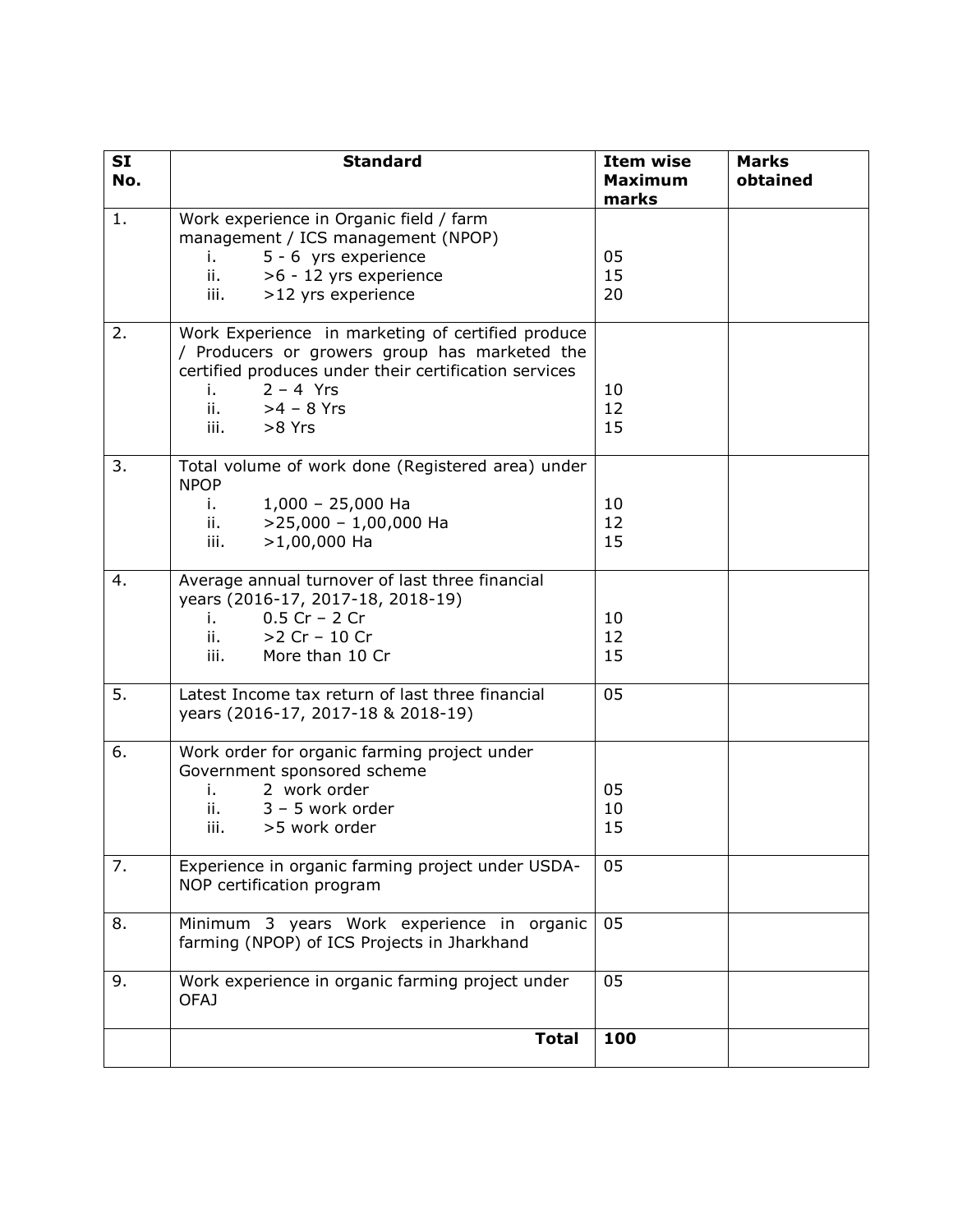## **C. Empanelment procedure of Service Provider / Agency**

- i. The technical bid will be scrutinized by the evaluation committee and those firm/agency that will fulfil the minimum eligibility criteria will be evaluated on the basis of scoring criteria.
- ii. The agency will also have to submit a proposal in hard copy that how the present job shall be accomplished in Jharkhand. The agency will indicate the preference for area of operation in the project proposal.

## **D. Important dates for submission of proposals**

- i. Last date for submission of proposal to The Chief Executive Officer, Organic Farming Authority of Jharkhand, Room no. 319, 3<sup>rd</sup> Floor, Krishi Bhawan Campus, Kanke Road, Ranchi -834008 on 24-10-2019 up to 2.00 PM
- ii. Date of opening of Proposal :- 25-10-2019

# **E. Venue for pre-bid meeting**

Meeting will be held in the office of the Chief Executive officer, Organic Farming Authority of Jharkhand, Room no.319, 3<sup>rd</sup> Floor, Krishi Bhawan Campus, Kanke road, Ranchi- 834008 on dated 17-10-2019 at 12.30 PM.

#### **F. Venue for technical proposal meeting**

Meeting will be held in the office of the Chief Executive officer, Organic Farming Authority of Jharkhand, Room no.319,  $3<sup>rd</sup>$  Floor, Krishi Bhawan Campus, Kanke road, Ranchi- 834008 on dated 25-10-2019 at 11.00 AM.

Chief Executive Officer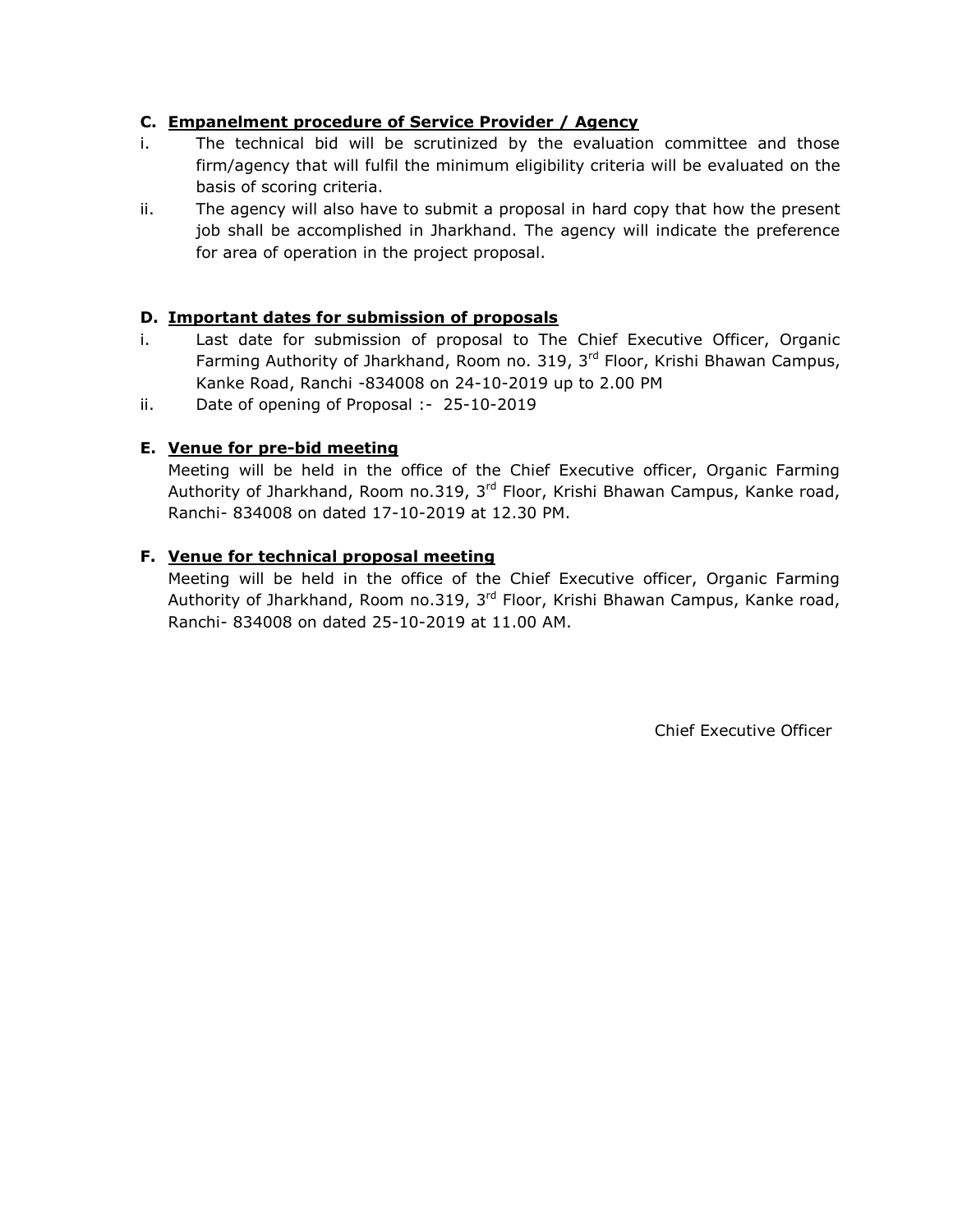# **APPLICATION FORM**

#### **Technical Bid for selection and empanelment of Agencies for Implementation of Organic farming project in Jharkhand state as per the NPOP regulation**

| <b>SI</b><br>No. | <b>Particulars</b>                                                                                                                                                                                                                  | details<br><b>Write</b><br>and<br>attach<br>the<br>proof/supporting<br>documents<br>required | Page<br>number<br>of<br>document |
|------------------|-------------------------------------------------------------------------------------------------------------------------------------------------------------------------------------------------------------------------------------|----------------------------------------------------------------------------------------------|----------------------------------|
| 1.               | Name of Agency/Organization                                                                                                                                                                                                         |                                                                                              |                                  |
| 2.               | Head office<br>Address<br>Phone No.<br>Email ID<br>Mobile No.of Head office I/c                                                                                                                                                     |                                                                                              |                                  |
| 3.               | Registration Certificate of the<br>organization                                                                                                                                                                                     |                                                                                              |                                  |
| 4.<br>5.         | Authorization letter/Power of<br>Attorney (if applicable)<br>No.<br>of<br><b>PAN</b><br>the<br>agency                                                                                                                               |                                                                                              |                                  |
|                  | (certificate attached)                                                                                                                                                                                                              |                                                                                              |                                  |
| 6.               | GST registration No.<br>(certificate attached)                                                                                                                                                                                      |                                                                                              |                                  |
| 7.               | 05 or more than 05 years work<br>Experience in Organic field<br><b>ICS</b><br>/farm<br>management<br>$\sqrt{2}$<br>Management / under NPOP<br>(enclose certificate)                                                                 |                                                                                              |                                  |
| 8.               | 02 or more than 02 year Work<br>experience in marketing of<br>certified<br>produce<br>or<br>producer/Grower's group has<br>marketed<br>the<br>certified<br>produces (NPOP) under their<br>certification services (enclose<br>T.C's) |                                                                                              |                                  |
| 9.               | Total volume of work done<br>(Registered Area) under NPOP<br>(Ha)-                                                                                                                                                                  |                                                                                              |                                  |
| 10.              | Average Annual turnover of<br>last 03 years of Agency<br>sheet<br>(Audited<br>balance<br>attached)                                                                                                                                  |                                                                                              |                                  |
| 11.              | Affidavit about black listing /<br>termination                                                                                                                                                                                      | Affidavit should be made on Rs 100 non<br>judicial stamp paper                               |                                  |
| 12.              | Earnest<br>Money<br>(EMD)<br>of<br>Rs.5,00,000/- with DD No. and<br>date or exemption certificate.                                                                                                                                  |                                                                                              |                                  |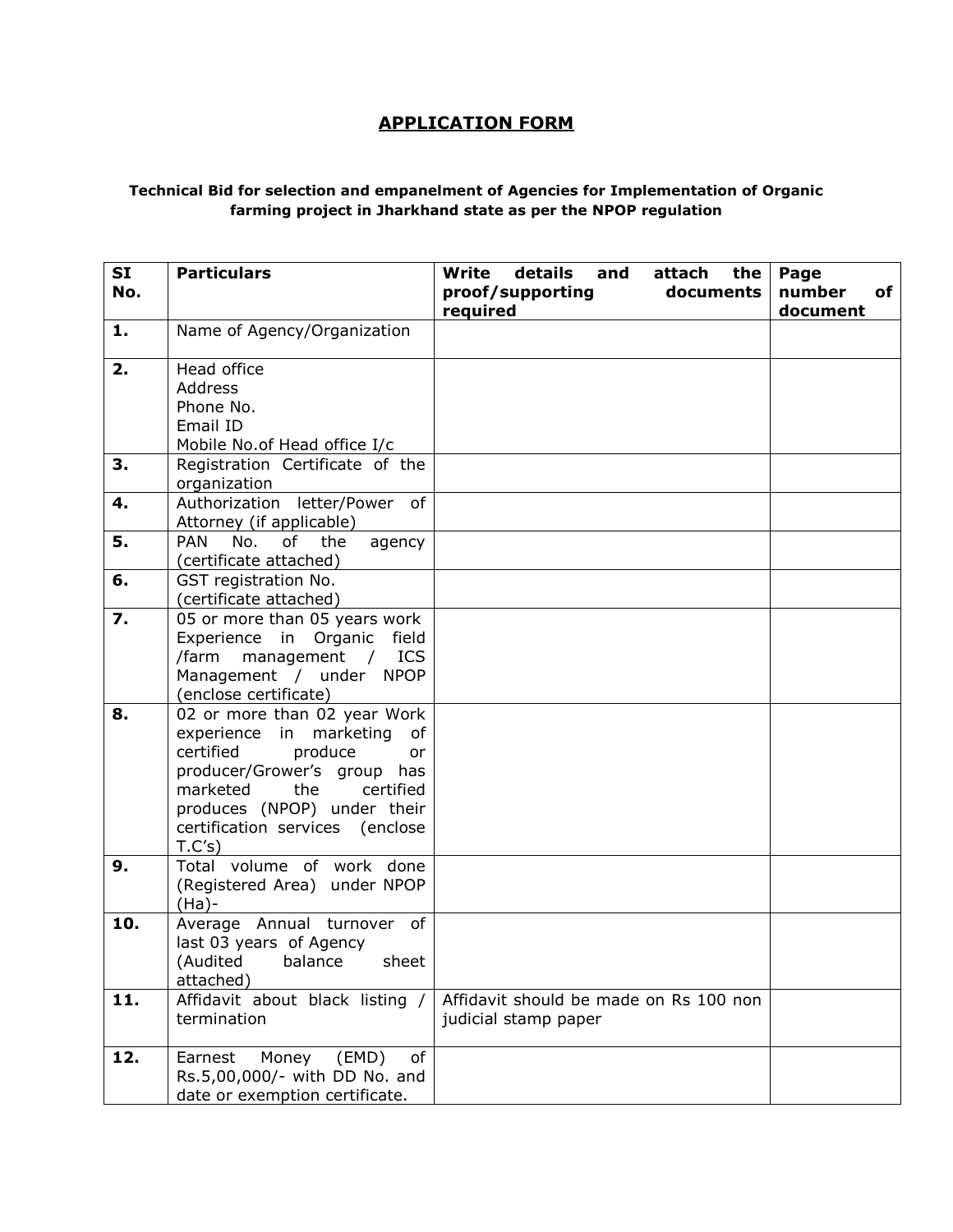| 13. | Latest 03 years of Income tax<br>return (Document enclosed) |  |
|-----|-------------------------------------------------------------|--|
| 14. | Experience in Government<br>project                         |  |
| 15. | Any other Credentials in the<br>Subject Area                |  |

We understand that if the details given in EOI document submitted herewith by us and the support of claims made above if found to be untrue/untenable or unverifiable or both, bid may be rejected without any reference to us and the concern authority of OFAJ has right to forfeited the EMD amount and take necessary legal action against our organization.

> Signature of the bidder/authorized person (With official seal)

Date :-

Place:-